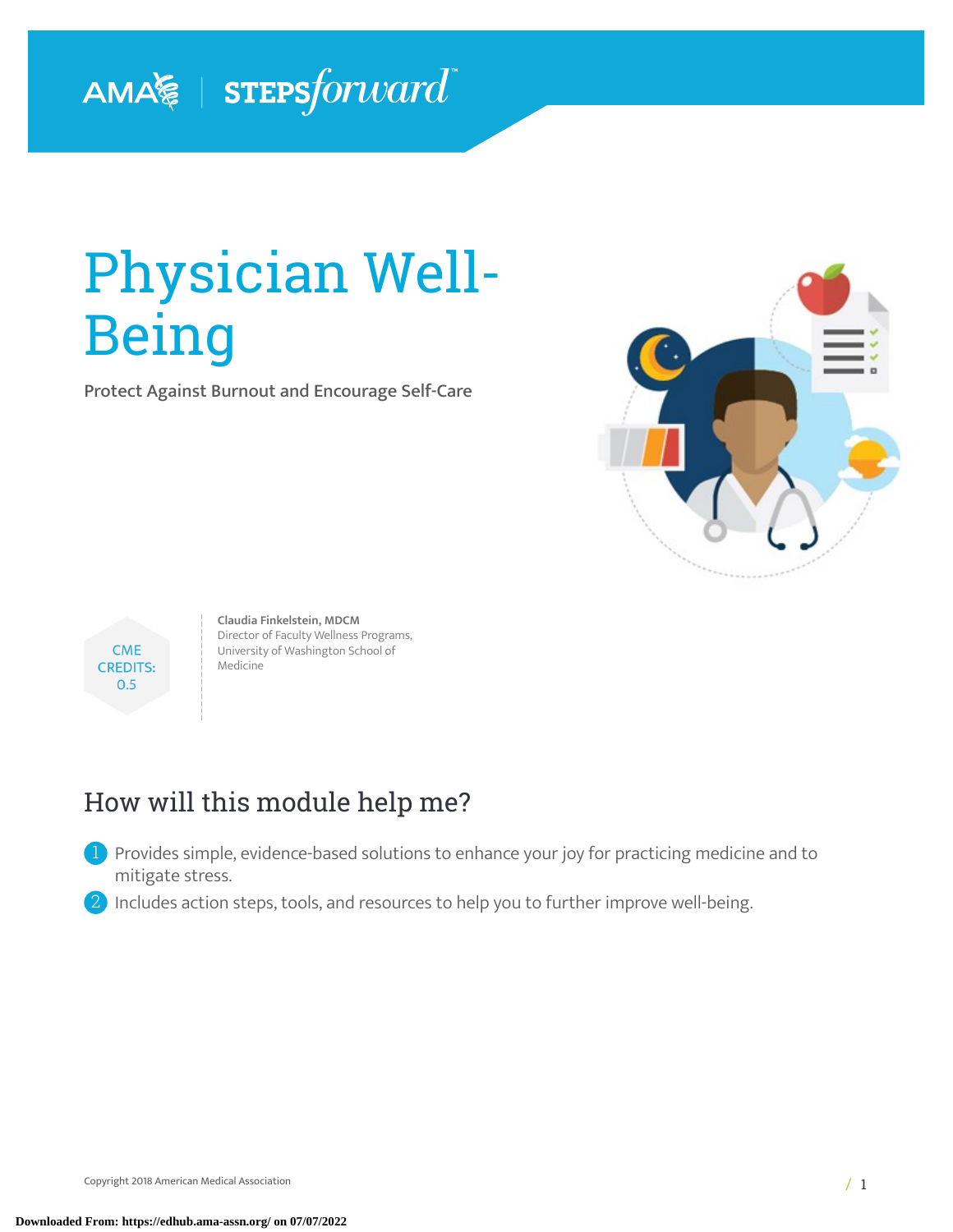# Introduction

### What is well-being in the practice of medicine?

Well-being includes the ability to adapt to and bounce back from the stress of the training and/or clinical environment. Physicians who practice well-being are better equipped to handle the many challenges presented in medical training and when providing patient care. As such, they are less likely to experience burnout. Promoting the well-being of physicians translates to benefits for patients and the practice as a whole. You can use or develop both formal and individualized wellbeing programs for your practice or organization.



### What is well-being?

Positive Well-being is the capacity to recover quickly from difficulties, the ability to spring back into shape, or the ability to withstand stress and catastrophe. Generally, resilience improves with age as we are exposed to challenging situations and learn to solve problems. We can also deliberately enhance our well-being and resiliency by learning self-management skills and connecting with the meaning and purpose in our lives.

### What steps can I take to enhance my well-being?

1. Take a deep breath and get organized.

Any change in behavior is hard. There are multiple small steps that you can take to help boost your personal wellbeing.

These steps range from the basics (such as ensuring adequate nutrition, sleep, and exercise) to more deliberate reflective approaches (such as narrative practices, mindfulness practices, reconnection with purpose and meaning, and peer group interaction).

# Six STEPS to managing physician and trainee stress:

Start small. Choose one item from the steps below and spend the next 30 days checking in daily, even if only briefly, to measure your progress. If you don't feel like you're improving, be patient and reassess in a week. If you are making progress, give yourself a pat on the back and keep up the good work. Consider focusing on another item once the previous habit is firmly in place.

|    | i. Také a uccip bi catri and get organized.                         |
|----|---------------------------------------------------------------------|
| 2. | Think about your practice or training from a different perspective. |
| 3. | Think about the big picture.                                        |
| 4. | Find support and guidance in outside groups.                        |
| 5. | Find meaning outside of work.                                       |
| 6. | Last but not least-don't forget to have fun!                        |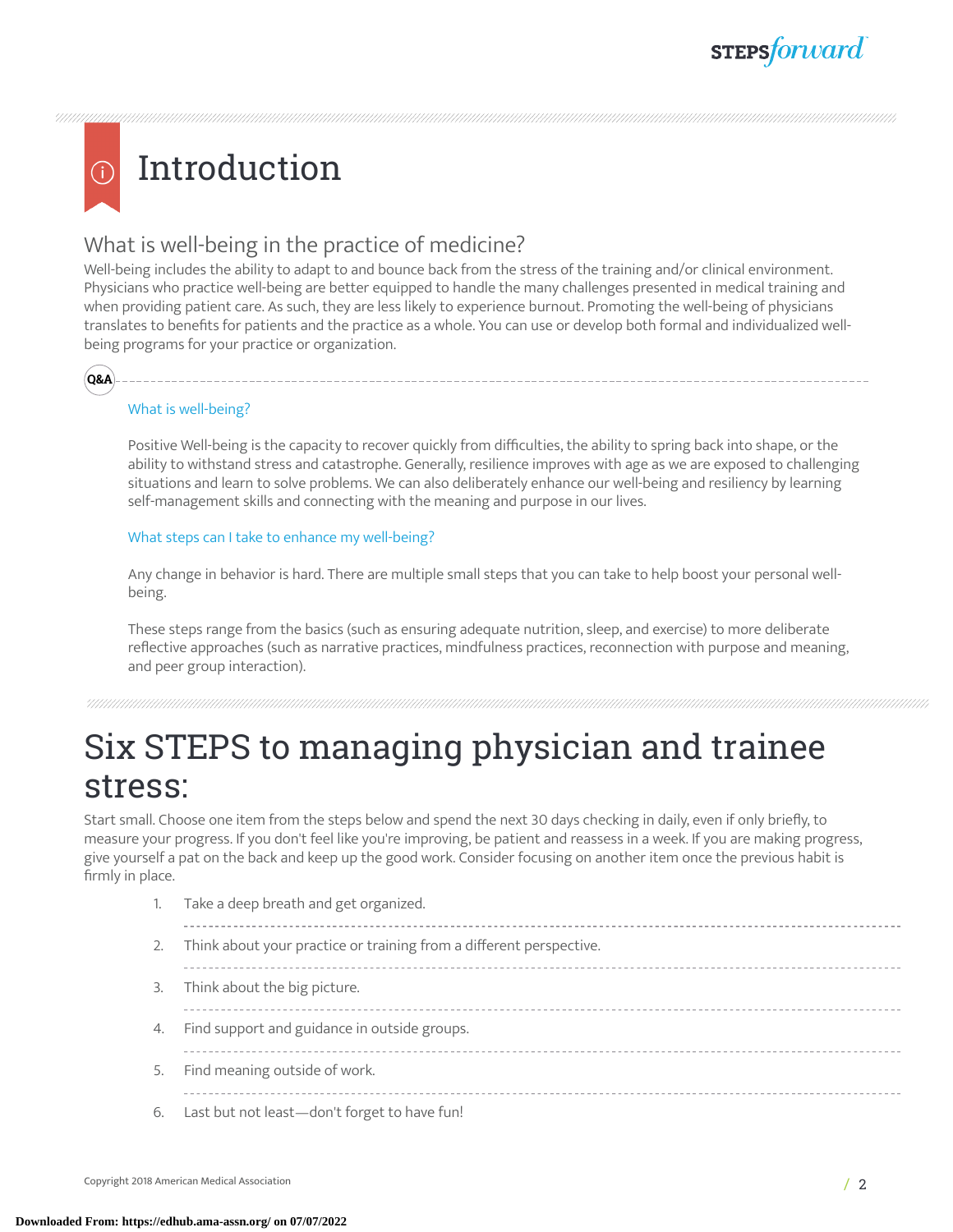# **STEPS**forward

### Take a deep breath and get organized.

When you decide to focus on your well-being, you have acknowledged that you are looking for solutions to manage stress. Taking a deep breath allows you to diminish the anxiety of beginning a new journey.

### Put yourself on your own schedule.

Schedule essential personal responsibilities before you schedule work obligations on your calendar. Your personal schedule may include the number of hours of sleep that are ideal for you, frequency and duration of exercise that you would like to get, downtime strictly for recreation, alone time, and time for attention to nutrition. If you cannot do everything on your schedule, consider prioritizing your activities.

### Take stock of your desires, feelings, and actions that may contribute to stress or burnout.

Begin with an initial moral inventory. "Fearless moral inventory" is a phrase used by Alcoholics Anonymous ® that means taking stock of your own role in any problematic areas of your life. This exercise is not intended to place blame or be used as an opportunity to judge yourself, but rather to examine how you may unintentionally contribute to your own stress. With this inventory, you can begin to realize how these factors influence your happiness and well-being.

Remember that well-being includes behaviors such as making the time to deal with personal issues. Prioritizing yourself will enable you to address workplace stressors as well. This self-examination should focus on the role of your own emotions, thoughts, or actions in perpetuating feelings of stress or burnout. This is intended to help you find behaviors that are within your power to change.

You may choose to perform this self-evaluation each week, each month, or on an annual basis. The idea is to identify your "thoughts and emotions" and the corresponding "actions" that result. For example, if you wish you had time to meditate but never seem to get around to it, examine the thoughts, emotions, and actions that get in your way. You may find that sadness and feeling a lack of control—the thoughts and emotions—lead to time spent on the internet—the action—which takes up time you would otherwise use to meditate. Another example may be wishing that loved ones would tell you more about their lives—the thoughts and emotions—but you find that you spend limited amounts of time with them and are often preoccupied with other thoughts, and may pay only partial attention to what they are saying—the actions—which results in less meaningful communication than you wish.

### Identify and prioritize your values and compare them to how you spend your time.

Start by making a list of the values you hold most dear. Ask yourself what your priorities are at this stage of your life. Priorities will vary from person to person and from stage to stage in your life and career. For instance, at one point in your life, the number one priority may be to get promoted, and at another point, it may be to be the best parent possible. This is why this exercise is worth repeating regularly.

Once you performed this assessment and have a list of core values and priorities, look at how you spend your time, attention, and money. Is there a mismatch between your list of values and your behaviors? It is sometimes useful to look at how you spend every hour in your week and how you spend your income. For example, there is a mismatch if you value a life of human connection, family time, and time outdoors, but spend your days rushing from one patient to the next, getting home too late to talk to your partner, and spend all weekend indoors. Ask yourself if you can delegate tasks so that you have more time to focus on your values and priorities. Are there areas to which you would like to devote more time, attention, or money? Areas where you would like to devote fewer resources?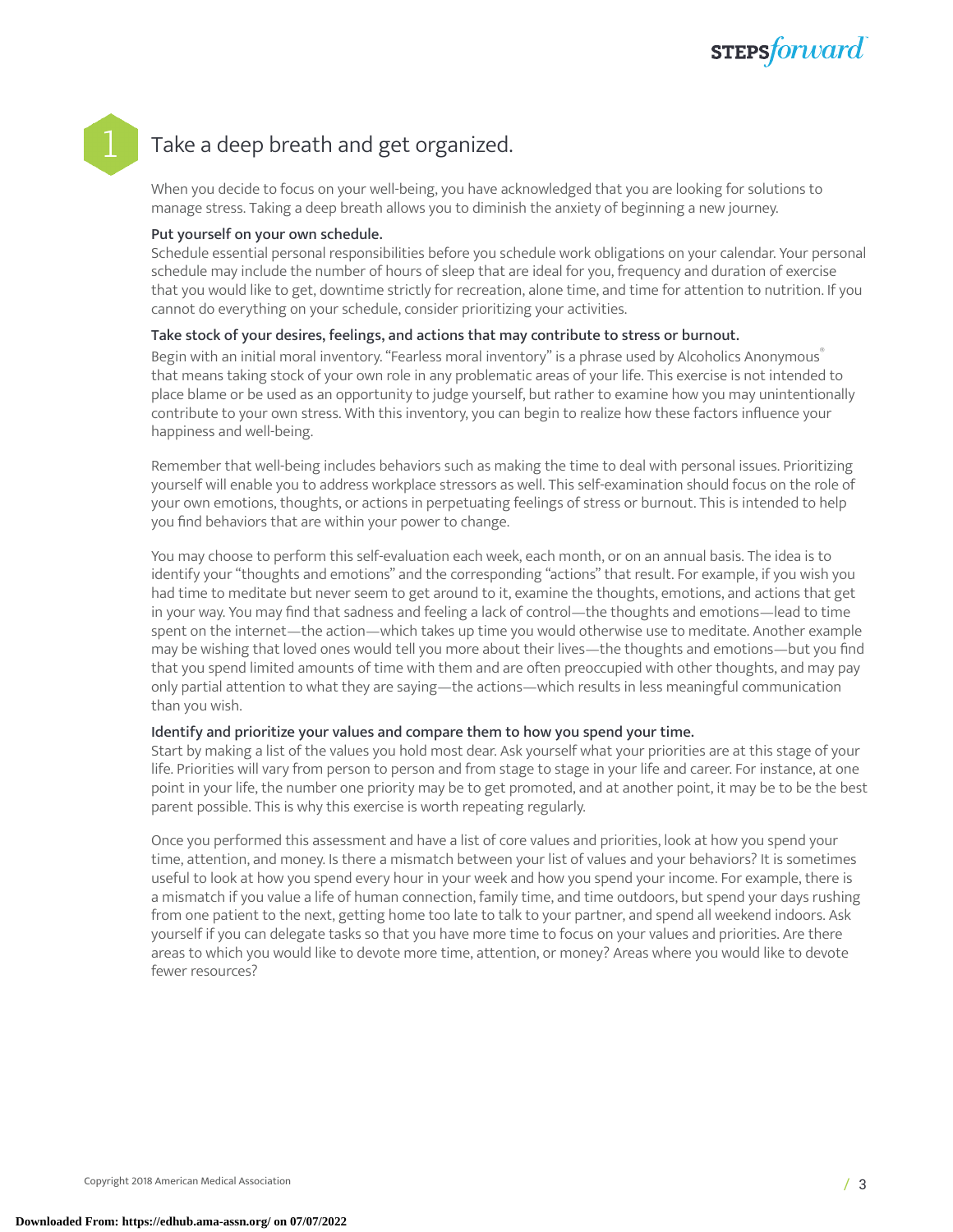## **STEPS**forward

### Figure 1. Benefits of Addressing Physician Well-Being

Addressing physician resiliency has numerous benefits for you, your training, and your organization.

### **INDIVIDUAL BENEFITS**

- Reduce burnout and identify signs of burnout early
- Increase compassion and empathy
- Reconnect with the joy and purpose of practice
- . Improve physical and mental health

### **PRACTICE BENEFITS**

- Less staff turnover
- Reduce costs to recruit and replace burned out physicians
- · Increase patient satisfaction
- Fewer medical errors
- Improve work environment
- Less need for disciplinary action

**Q&A**

### Why does my state of well-being matter?

There is evidence that stressed, burned-out physicians have:

- Lower patient satisfaction scores.
- Higher rates of malpractice lawsuits.
- $\bullet$  Higher likelihood of leaving the profession.<sup>1R2R3</sup>
- A tendency to make more medical errors.
- A greater likelihood of exhibiting disruptive behavior. [3](#page-15-0)

Overall, physicians also have a higher risk of suicide than the general population despite similar risks of depression and anxiety.<sup>[4](#page-15-1)</sup> For male physicians, the risk of suicide is up to three times higher than for agematched non-physician controls. For female physicians, this risk increases to five times that seen with agematched controls. [4](#page-15-1)

There is also evidence that medical students are more likely to engage in "dishonest and unprofessional behaviors" when they are feeling depressed or burned out, for example:

- Reporting a lab exam as pending when they knew it wasn't ordered.
- Marking <sup>a</sup> finding as normal on <sup>a</sup> physical exam when they knew it was omitted.
- Considering self-prescribing anti-depressants to themselves or a spouse as acceptable behavior.





Copyright 2018 American Medical Association  $\vert$  4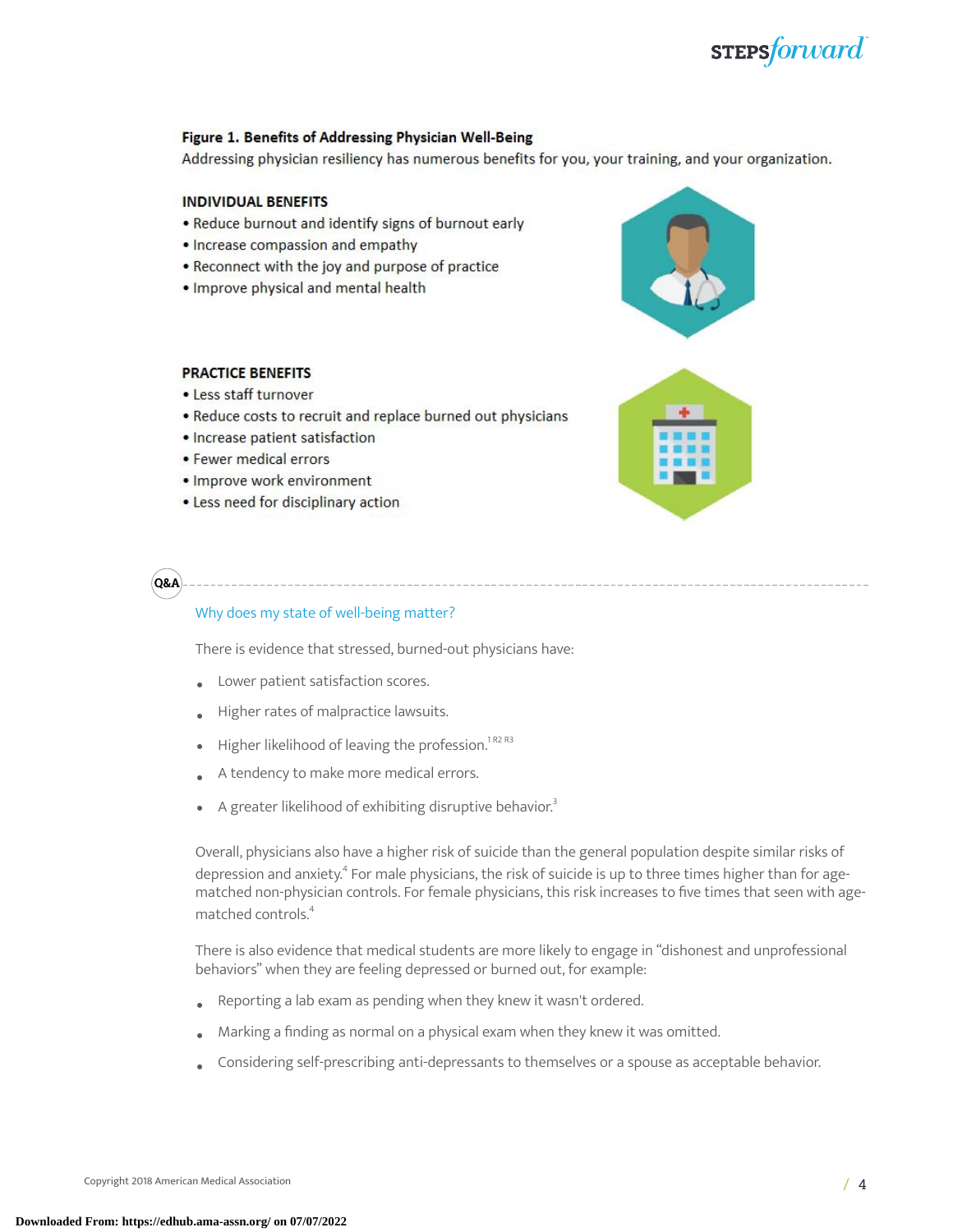

#### What is physician burnout?

Physician burnout is defined as "a syndrome encompassing three domains: depersonalization, emotional exhaustion, and a sense of low personal accomplishment."<sup>[3](#page-15-0)</sup>

#### How can I tell if I am experiencing burnout?

A useful self-assessment is to ask yourself: "How often have these statements felt true to me in the last year?"

- "I feel less enthusiastic about my work than before" (possible emotional exhaustion).
- "I have become more insensitive toward people since I took this job" or "I have become more callous over time in my current role" (possible depersonalization).
- "I can't remember why I wanted to become a doctor" (possible loss in sense of purpose).

If your answer is "more than a few times a year" for any of these statements, you are more likely to fall into the relevant sphere of burnout in a formal assessment. The third domain of burnout, low sense of personal accomplishment, is more difficult to measure and there is no single question that can give insight into this domain.<sup>[5](#page-15-2)</sup>

In you are a practicing physician, another option is to use the seven-item Physician Well-Being Index. A score of greater than or equal to four positive answers on the Index correlates with lower mental quality of life, a lack of well-being, and other markers of physician distress. The Index takes very little time to complete and the information obtained from answering the questions may be useful as a personal reference point. [6](#page-15-3) You may also consider using the validated Mini-Z questionnaire on an organization-wide level to reliably measure staff burnout. Regular measurement and response to burnout should become an institutional best practice—a "vital sign" for organizations.

#### What risk factors are associated with burnout?

Common risk factors for burnout include:

- Demanding workloads.
- Number of nights on call.
- Having a partner who is also a physician.
- Raising children.
- Having recently made a medical error.
- Being a mid-career practitioner.
- Work–home conflict.
- Spending less than 20 percent of time on the most meaningful aspects of your work.
- Moving to <sup>a</sup> new environment with little support.

#### What are the common sources of physician and trainee stress in medical practice?

Physicians are faced with numerous stressors throughout their careers. Some are expected, such as prolonged, intense training and exposure to tragic outcomes during medical practice. Others are the result of the evolving practice environment, including implementation of electronic health records (EHRs) and increasing regulatory demands. Learning resilience gives you the tools to not only appropriately react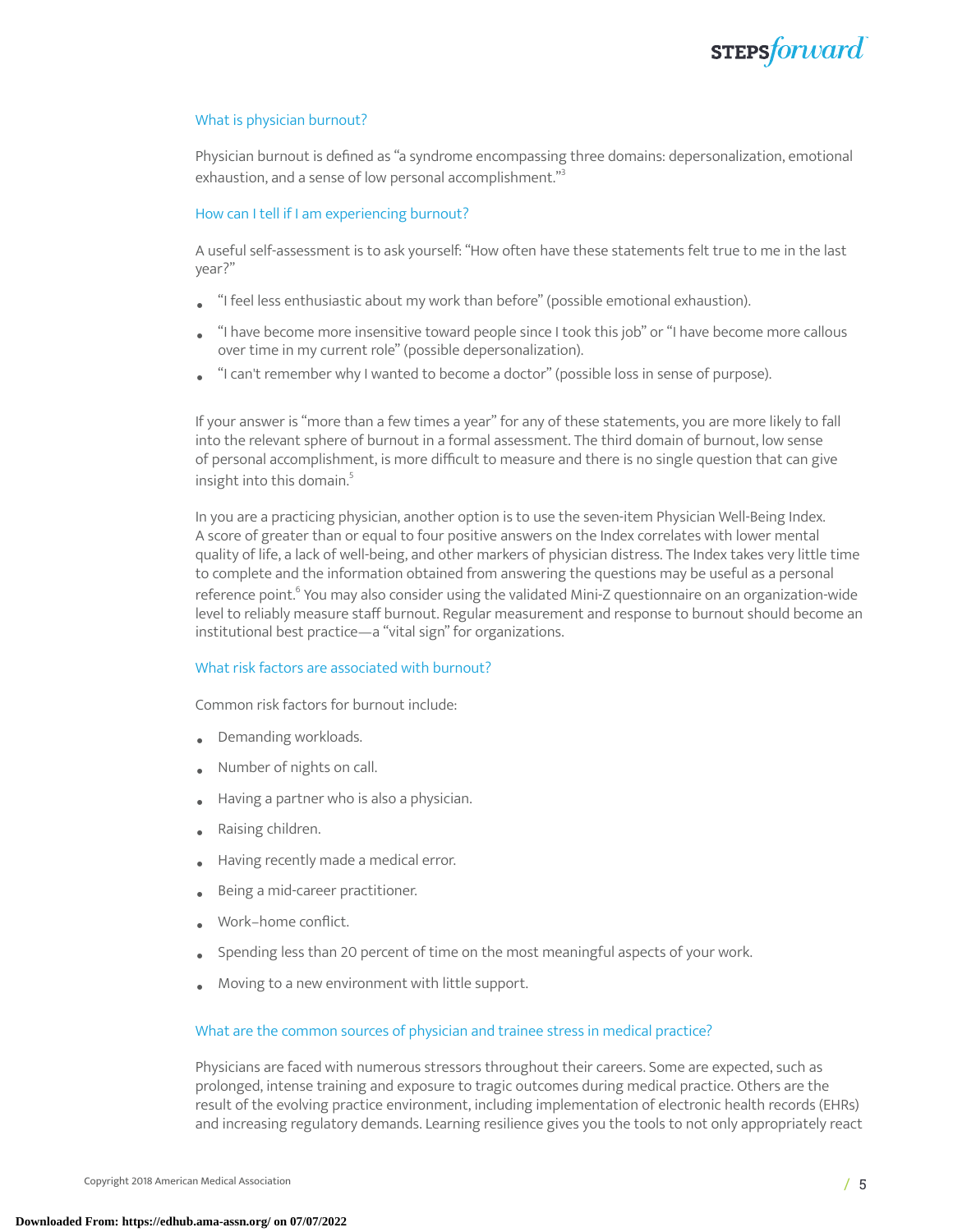to these stressors, but helps you develop skills to prevent them from taking a toll on your personal wellbeing.

Even changes in your practice that are designed to improve your quality of life can be very stressful, especially those made without your input. It is useful to bolster your individual capacity to cope to make it easier for you to adapt to any changes made on a system-wide level. Learning and utilizing some techniques to foster your own stress tolerance and hedge against burnout will prove useful during times of rapid change.

Medical training is also stressful. Medical students, residents, and fellows are frequently exposed to loss in the clinical environment, along with stressors outside of the clinical practice as well. Grades, medical school debt, and a disorganized learning environment are often sources of stress for trainees.

### Think about your practice or training from a different perspective.

### Write your individual mission statement.

What do you stand for? Write it down. Each time you are considering doing something, ask yourself whether this action is consistent with your mission statement. This may help you decide whether to agree to do it or not. Many CEOs write their own personal mission statements to guide their decisions.

### Write down inspiring patient stories.

Regardless of whether you use a formal or personal approach, writing patient stories as narratives rather than for the medical record is a powerful way to connect with emotions stirred up by patient interaction.

There are formal programs in narrative medicine, such as the one at Columbia [University](http://www.narrativemedicine.org/) Medical Center. You may find it beneficial to write alone or with a group of peers. Patients should never be named, nor should their stories be identifiable. Do not publish these stories in any form (such as in a magazine or on a blog) without explicit written consent from the patient. This exercise is primarily for your benefit; seek legal advice if you wish to have your work read by a broader audience.

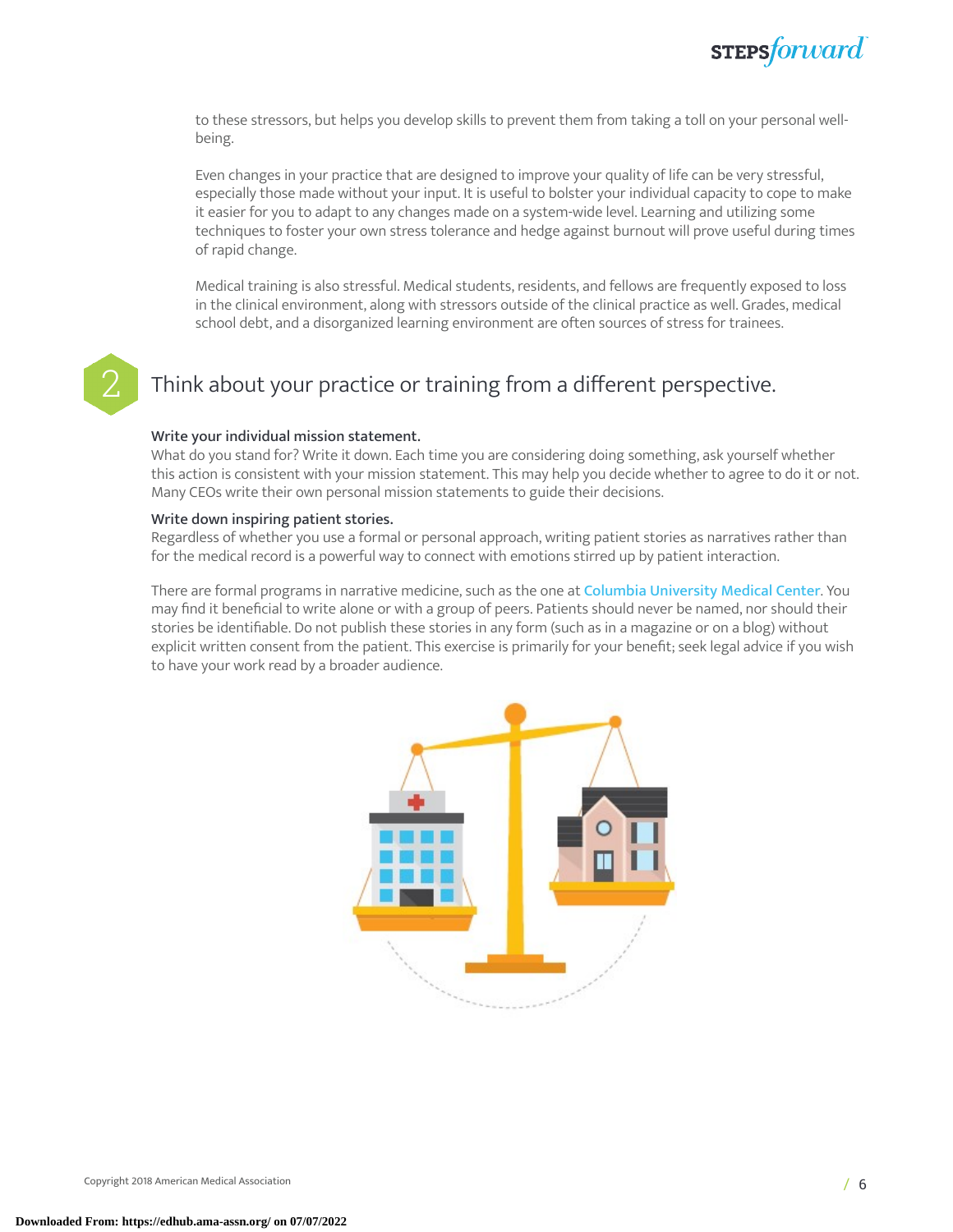

### Think about the big picture.

### Consider the legacy you want to leave behind.

Deciding how you wish to be remembered may help spur changes in the way you currently live. Imagine what a member of your family, a friend, or a coworker might say about you if you move away or at your retirement party.<sup>[7](#page-15-4)</sup>

### Start a gratitude journal.

Write down three items that you are grateful for each day. Examples include seeing the sunrise, a warm smile from a patient, etc. Nothing is too simple for this exercise. Some people like to do this immediately before going to sleep at night, while others prefer to do it first thing in the morning. This easy practice has been shown to increase self-reported happiness and prevent burnout. $^{\mathrm{s}}$ 

### Manage your time and finances

Physicians have extensive training in the practice of medicine, but often have minimal training in managing their own time and finances. It may be worth a course or a consultation with a reliable expert to help hone your skills in these areas. If financial management is a stressor, make an appointment to meet with a local financial advisor.

### Develop your spiritual practice.

Having a spiritual practice appears to be protective against burnout. [9](#page-15-6) Spiritual practices are not necessarily a formal religious practice. For example, you may find that regular time alone in nature serves this purpose.



### Find support and guidance in outside groups.

### Consider a support group.

Many types of group interaction can be beneficial in reducing stress, restoring emotional well-being, and preventing burnout. The general idea is for a group of peers to speak together about the stresses and pleasures of their work. These groups may be peer-led or moderated by a trained facilitator. Examples of groups you may consider include: The [American](https://www.americanbalintsociety.org/) Balint Society, The Center for [Mind-Body](https://cmbm.org/) Medicine, The Institute for Integrative Health Faculty Training in [Mind-Body](https://tiih.org/what-we-do/train-professionals/mind-body-medicine/) Medicine, and a variety of programs offered by the Center for [Courage](http://www.couragerenewal.org/) & [Renewal](http://www.couragerenewal.org/). If none of these groups are available in your area, consider attending training to start your own.

### Enlist your peers to provide support.

Health care practitioners are frequently exposed to extremely unsettling events, such as the death of a child, and may be involved in adverse outcomes.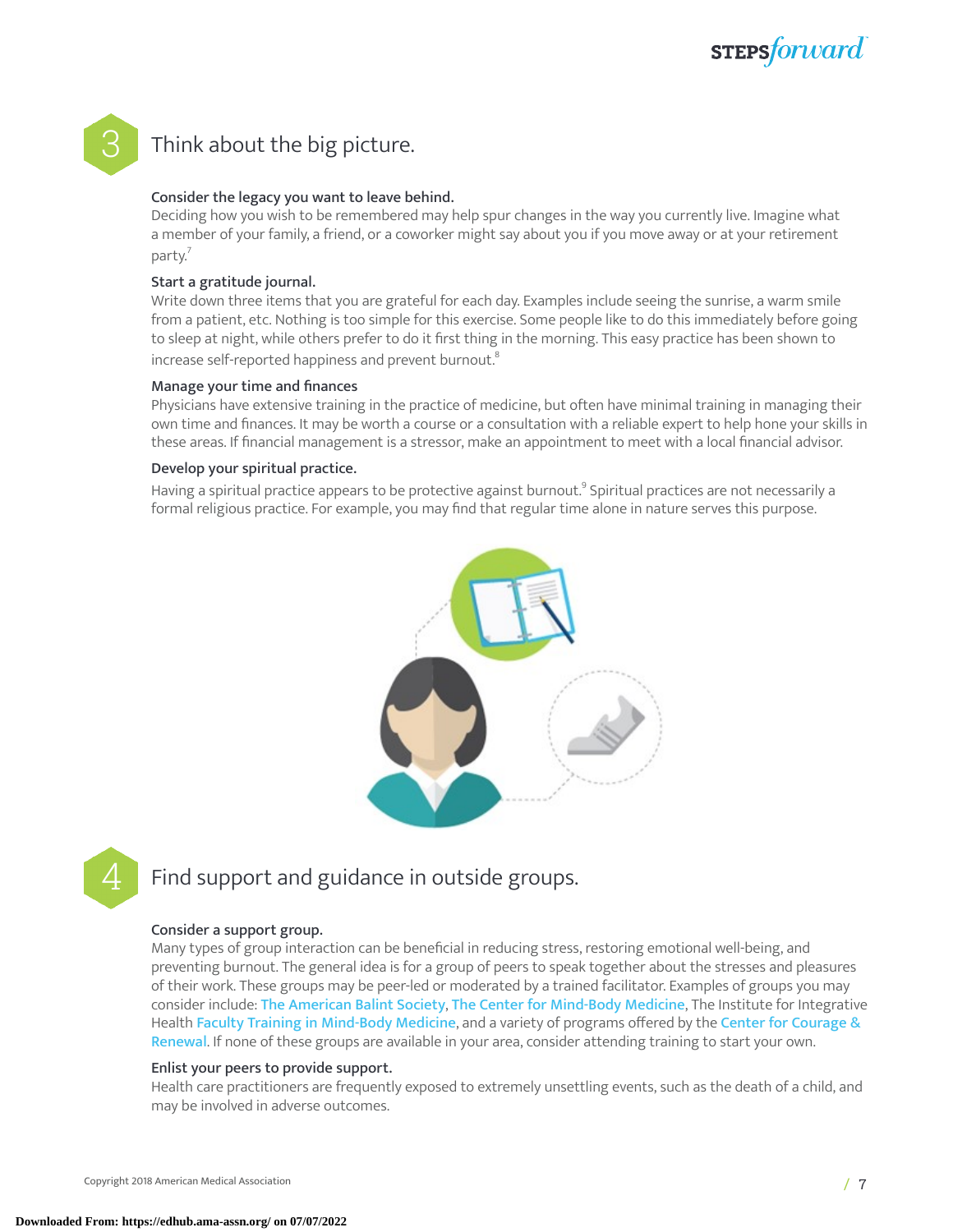

To help physicians cope with these situations, Jo Shapiro, MD, of Brigham and Women's Hospital in Boston, initiated a peer support program for her colleagues. This program consists of a group of physicians trained to provide a sympathetic ear to their distressed colleagues. In the event of an adverse outcome or medical error, peers in the Brigham and Women's Hospital group are available to lend support and direct colleagues to additional resources. This program has helped to transform the culture of secrecy and shame associated with adverse outcomes and provides resources to affected physicians. Numerous hospitals, health systems, and physician groups have created similar peer support programs that lend support and direct colleagues to additional resources.

The [Collaborative](https://www.im.org/resources/wellness-resiliency/charm) for Healing and Renewal in Medicine (CHARM) is dedicated to addressing burnout in medical trainees by gathering best practices, promoting investigation of the impact of learner burnout, developing tools for educators to address learners in distress, and advocating for recognition and inclusion of initiatives that foster well-being in this group.

If you are a medical student or are training medical students, consider looking into The [Healer's](http://www.rachelremen.com/learn/medical-education-work/the-healers-art/) Art program. This program offers curriculum for medical students that focuses on strengthening students' personal values, calling, and service intention. It uses tested principles of adult education, contemplative studies, psychology, formation education, poetry, art, and personal narrative to increase awareness of personal values, increase resilience, and foster professionalism among medical students.

#### Seek professional help.

Are you one of the many physicians or trainees who do not have their own primary care doctor? If you are concerned about your physical health, find and check in with a primary care doctor. For emotional support and help determining whether any serious mental health issues are present, consider a counselor such as a social worker, psychologist, or psychiatrist.

Most health systems have mental health practitioners who specifically manage health care team members. They are discrete and skilled in the specific challenges that physicians encounter.

#### Connect with local resources.

Your organization may have a student or employee assistance program that provides free counseling and referrals. You may also explore wellness offerings from your county or state medical society. In addition, most states have a physician health program (PHP). In some states, the PHP is small and primarily handles substance abuse or disruptive behavior by physicians. In other states, offerings include wellness activities like sponsored mindfulness training.

**Q&A**

#### Where in the health care ecosystem should burnout be addressed?

Burnout can be addressed at multiple levels:

- Individual (addressed in this module).
- Microsystem (e.g., the office practice, which is addressed in other STEPS Forward™ modules on various aspects of **[workflow](https://edhub.ama-assn.org/steps-forward/pages/workflow-and-process)** and teamwork).
- Mesosystem (e.g., the organization or institution).
- Macrosystem (e.g., the health care system, which is addressed through policy, regulation, research and technology).

The AMA is working addressing physician burnout at all four levels. This module is focused primarily at the individual level. To learn more about burnout, see the STEPS Forward™ [physician](https://edhub.ama-assn.org/steps-forward/module/2702509) burnout module.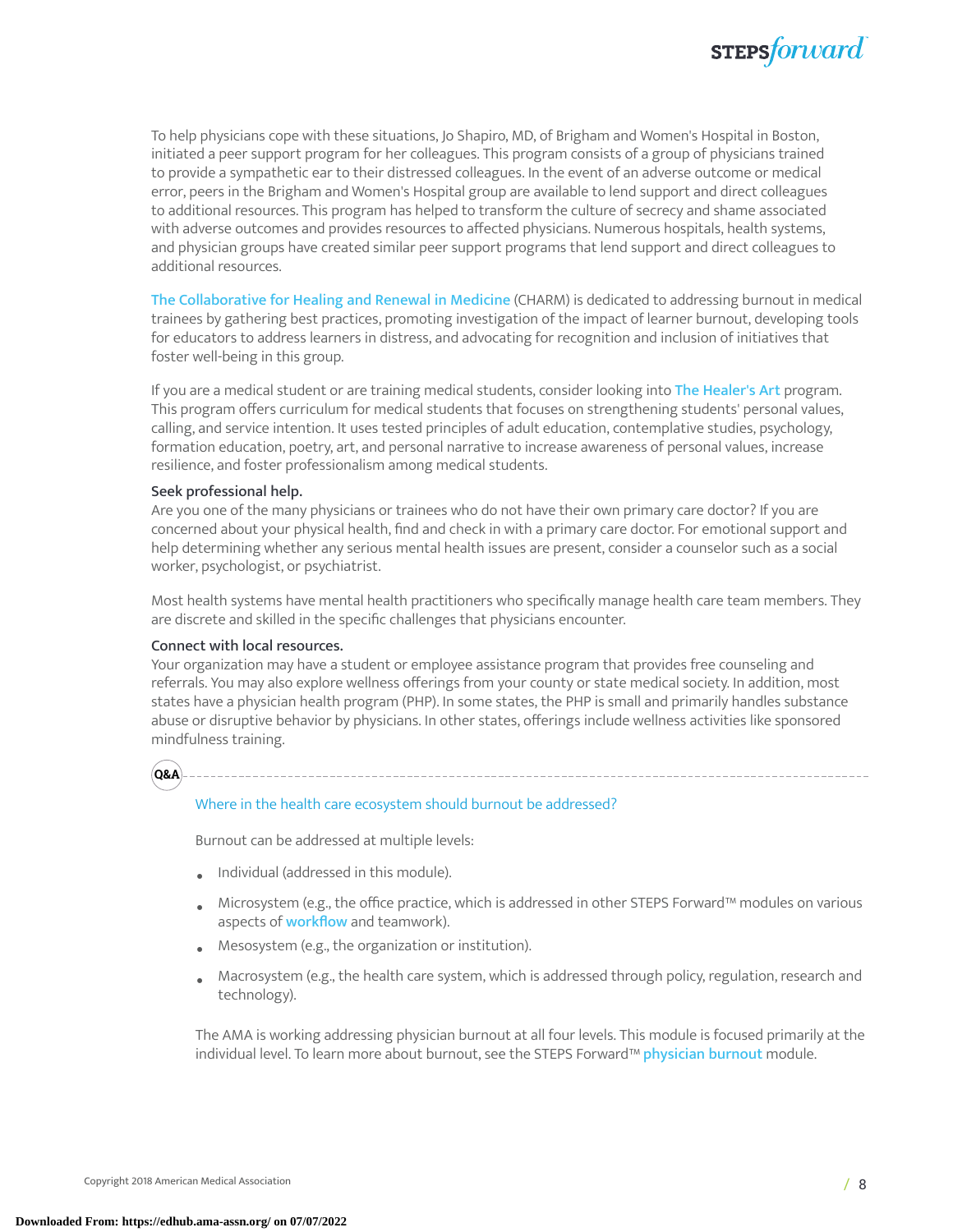# **STEPS**forward

### Find meaning outside of work.

Having a broad perspective of life beyond the medical profession can help buffer the daily challenges of caring for patients.

#### Volunteer.

Although it may seem counterintuitive to add more to your packed schedule, people who donate their time and expertise in volunteer service often find it easier to attain personal happiness.

#### Learn something new.

In general, people who choose a career in medicine have a thirst for knowledge and intrinsic curiosity. After many years in practice, the problems that were initially challenging may become routine and less engaging. Consider quenching your thirst by signing up to learn something new. This does not have to be medicine- or career-related.

### Take a mindfulness class.

[Mindfulness-based](http://www.umassmed.edu/cfm/Stress-Reduction/) stress reduction, or MBSR, is a program developed in 1979 by Jon Kabat-Zinn at the University of Massachusetts Medical School. This secular program is based on meditation, self- and bodyawareness, and communication skills. Initially used by patients with chronic diseases and chronic pain, the applications of this program continue to grow. The basic program lasts eight weeks for approximately two hours per week. There are now offshoots for specific issues, such as eating disorders, relapse prevention for substance use, and management of recurrent depression. There is growing literature that mindfulness-based approaches are very useful in mitigating the stress experienced by health care practitioners.<sup>10 R11 R12</sup> In fact, some institutions now have mindfulness courses specifically for health care practitioners.

### Connect with your body.

It is healthy and important to find time for regular exercise. However, some specific forms of exercise, such as yoga, tai chi, and qi gong, foster a strong mind-body connection.

### **6** Last but not least—don't forget to have fun!

Whether you are passionate about gardening, dancing, watching reality TV, or traveling, remember to schedule (and keep) time to enjoy those activities that make you happy.

# Conclusion

When you focus on managing the stress of relentless change, it is easy to lose sight of the joy, meaning, and purpose of your profession. Taking small steps devoted to improving your own well-being will help you have a longer, more satisfying career, and reduce your risk of burnout. Improving your personal wellbeing may also have a positive impact on your team, your family, and all the patients with whom you interact.

Copyright 2018 American Medical Association / 9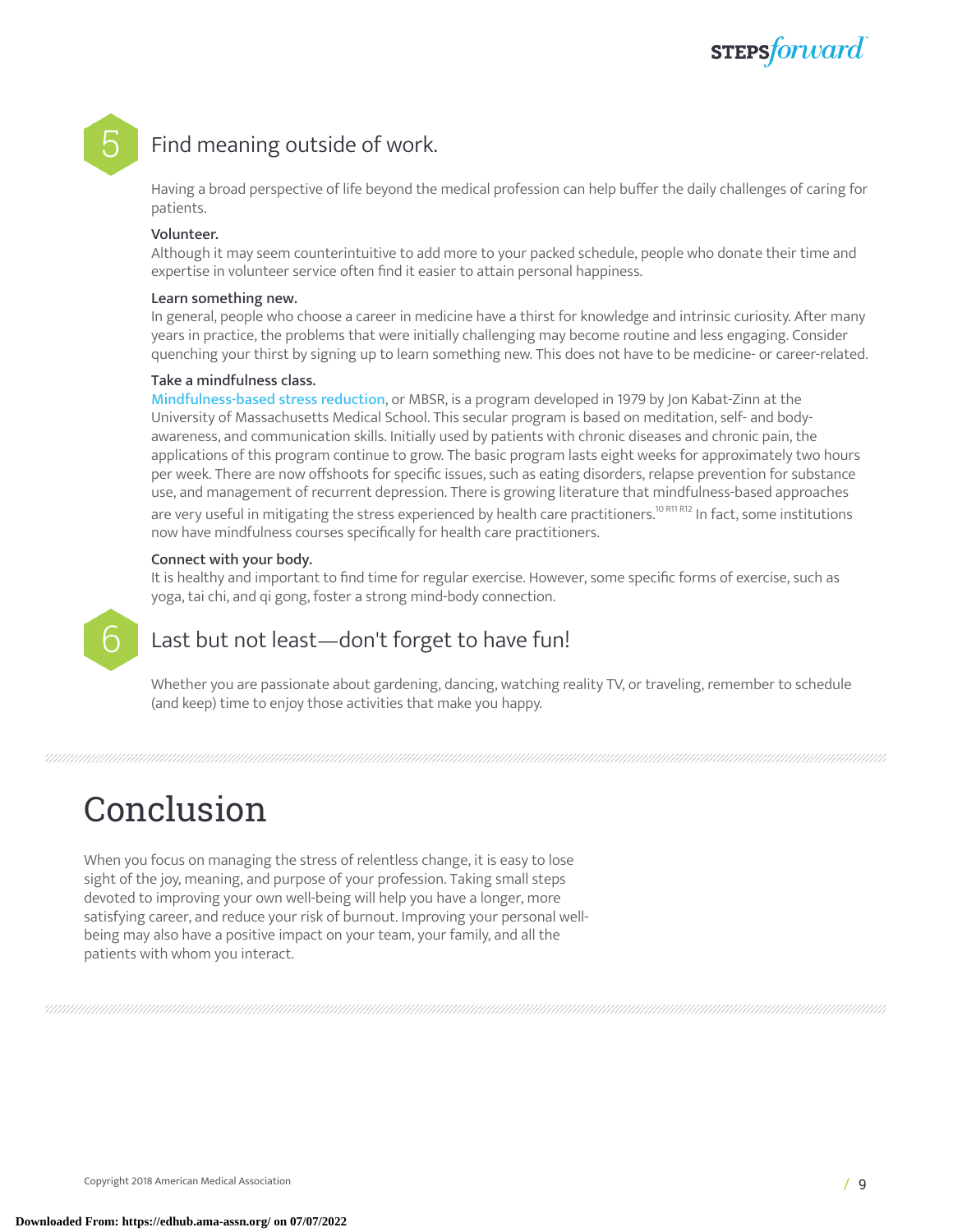# STEPS in practice

### 1 Physician Well-Being Case Report: Hennepin County Medical Center

As the new chair of Emergency Medicine at Hennepin County Medical Center (HCMC), James R. Miner, MD, was looking for ways to foster a positive, supportive culture among his physician faculty. HCMC had just completed a system-wide survey of physician burnout. Dr. Miner recalls, "While our department burnout rate was low, all our physicians reported high levels of stress and we realized we were at risk for future burnout. We decided to be proactive and do something to reduce stress within our group. We knew physicians were troubled by constant interruptions and had difficulty focusing in the emergency room (ER), so we decided to give mindfulness a try."

Twenty-two of HCMC's 28 emergency medicine physicians signed up for four weekly two-hour sessions, during which they participated in group exercises and practiced a variety of mindfulness techniques. All 22 of the physicians who signed up for the training completed at least three of the four sessions, and 18 attended all four sessions—a testament to the value they found in the training. "Some of the physicians we thought would be the most skeptical surprised us and were willing to give it a try. All of the physician participants rated the mindfulness training highly in post-session evaluations," Miner reports.

Some physicians recognized that things they were already doing—exercising, listening to music for 20 minutes after a shift—were ways of being mindful. "Going through the training helped them see these as essential stress relievers, and that they could now be more purposeful in prioritizing these activities," Miner adds.

Other physicians learned that they benefit from taking 10 minutes to refocus after a stressful patient event. "After a traumatic experience, such as the death of a child in the ER, a colleague is now more likely to say to the physician involved, 'I think it would be good if you went off and took a few minutes to refocus,'" Miner remarks. Mindfulness training provided an opportunity for bonding within the department, and this type of response to stress is now understood as a sign of friendship and caring for one another.

### **What were the keys to success?**

- Fhe physician leader must truly buy into the practice and benefits of mindfulness for others to engage.<br>The leader see make it also that well haive is a departmental mission and that it is an integrated part of The leader can make it clear that well-being is a departmental priority, and that it is an important part of a physician's job to be mentally healthy.
- Convey that mindfulness training is being offered to help physicians be better at their jobs. Had HCMC mandated the mindfulness training (rather than offering it as an option), they believe that the outcome would have been very different.
- Keep the size of the training sessions to 10-20 participants.
- Schedule thoughtfully to avoid creating competing responsibilities for the physician participants. HCMC offered the mindfulness training sessions twice a day, once from 7 to 9 a.m. and again from 5 to 7 p.m. This way, the sessions took place just before or just after a shift. Physicians could choose their preferred session based on their work shift.

Of his own experience with mindfulness training, Dr. Miner says, "If I start a shift in a bad mood, everything will go downhill. Before I come into a busy shift, I collect myself and focus. As I walk in from the parking lot, I have a routine of thinking only about things for which I am grateful. When I get to my desk, I take about five minutes of quiet to clear my mind. I consciously push any personal concerns off for eight hours, protecting myself from stress and burnout. I am more focused. I've been teaching my residents mindfulness, as well."

2

### Physician Well-Being Case Report: Southern California Permanente Medical Group

The Southern California Permanente Medical Group (SCPMG) of almost 7,000 physicians takes physician wellness seriously. "If we are to become the answer to health and health care in America, we must first become the answer to physician wellness," explains Ed Ellison, MD, executive medical director of SCPMG.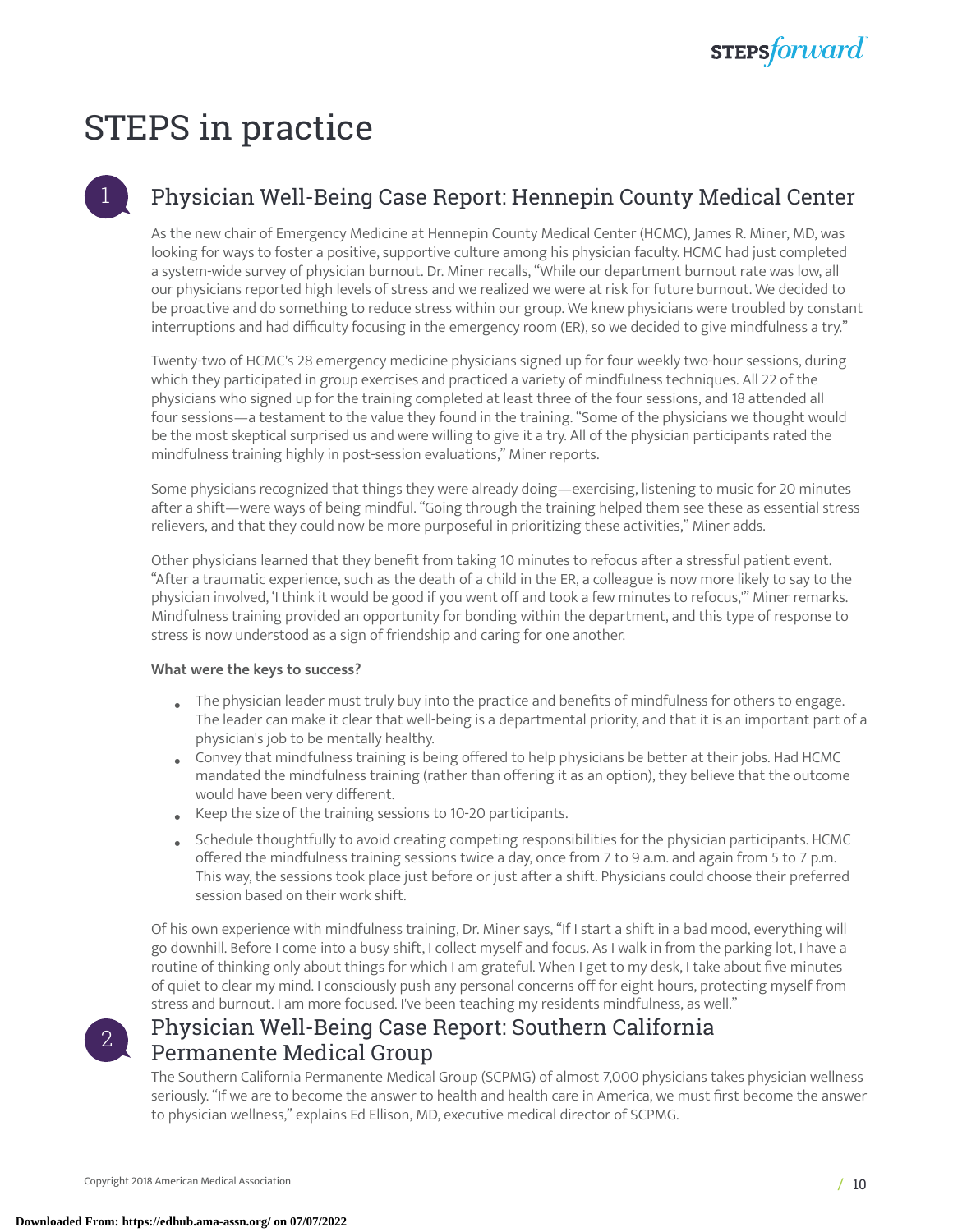

The emphasis on physician wellness in SCPMG started when the Physician Human Resources department noticed an uptick in leaves of absence requests for stress and anxiety disorders from physicians who were feeling overworked and experiencing symptoms of burnout. Less than one percent of these physicians had utilized the internal Kaiser Permanente Employee Assistance Program (EAP)—a benefit providing physicians with mental health service options within Kaiser Permanente. "The assumption was made that our physicians were hesitant about using the internal program due to awkwardness of disclosing personal issues with their colleagues," said Sonya Silva, director of benefits. "Another important reason physicians didn't use EAP is that they thought it was for employees only. Our physicians are considered owners of the medical group, not staff or employees."

An internal survey, conducted by Dawn R. Clark, MD, chief physician wellness facilitator, confirmed that SCPMG physicians desired programs to address physician wellness specifically. In response, the SCPMG Physician Wellness program was created to support and inspire wellness among physicians throughout the Southern California region. The program supports a strategic framework that focuses on key wellness pillars: prevention, professionalism and continuing medical education, practice management, collegiality and community service, and healthy eating, healthy activity, and healthy weight.

Two years later, SCPMG Leadership also introduced an external Physician Assistance Program, called Physician Work–Life Solutions, which offers physicians and their immediate families' access to a variety of resources to help free up time to better manage work–life integration and to provide access to external mental health services.

The Physician Work–Life Solutions program provides confidential counseling and stress management coaching with expert clinicians from outside of Kaiser Permanente. Physicians who may need guidance to manage their financial wellness can also obtain referrals for qualified financial advisors and legal consultation.

Finally, the program provides a concierge service of sorts that allows physicians and their immediate families to delegate some of the questions on their to-do lists to the program's research specialists. Naomi Y. Morales, MD, utilized the service when her mother had a total knee replacement that required in-home postoperative care. "The intake was professional and asked detailed questions about my mother's needs and location. I received an email response within one week," Dr. Morales said. "The email contained detailed descriptions of different home care agencies and details about contact information. The service contacted each vetted company, confirmed the services were available, and gave me contact details—both phone numbers and names. It helped my life tremendously! It was a very stressful time assisting my 88-year-old (young and opinionated) mother during her pre-op, surgery, hospitalization, and post-op recovery. It freed up my time to attend to my mother's needs directly, to concentrate my work time on work and not worry or feel overwhelmed by multi-tasking, and to take mental and physical rest when I needed it."

This service—offered by SCPMG at no cost to physicians—can provide information on child or elder care, moving or relocating, making major purchases, college planning, pet care, home repair, and even planning a vacation.

"Physician Work–Life Solutions allows our physicians to focus on their clinical practices while someone else does all of the homework for many of the personal needs they have. At the end of a hard day, it is truly a gift when someone has done the research for you and sends you 'the answers' to your home email," said Dr. Clark. "From mental health support to vacation planning, SCPMG physicians now have only one phone call to make in order to meet personal needs they may have through Physician Work–Life Solutions."

Physicians have been receptive to the services provided by the Physician Work–Life Solutions program. "We're receiving positive feedback from our physicians who are utilizing the services for a variety of reasons," said Ms. Silva.

Statistics for program utilization indicate that 3,841 total services were logged in the program's second year, an increase from the 3,100 services logged in the year it debuted.

Physician Work–Life Solutions is one of several impactful programs that the SCPMG Regional Physician Wellness Team is creating to help its physicians be more resilient during these challenging times in medicine.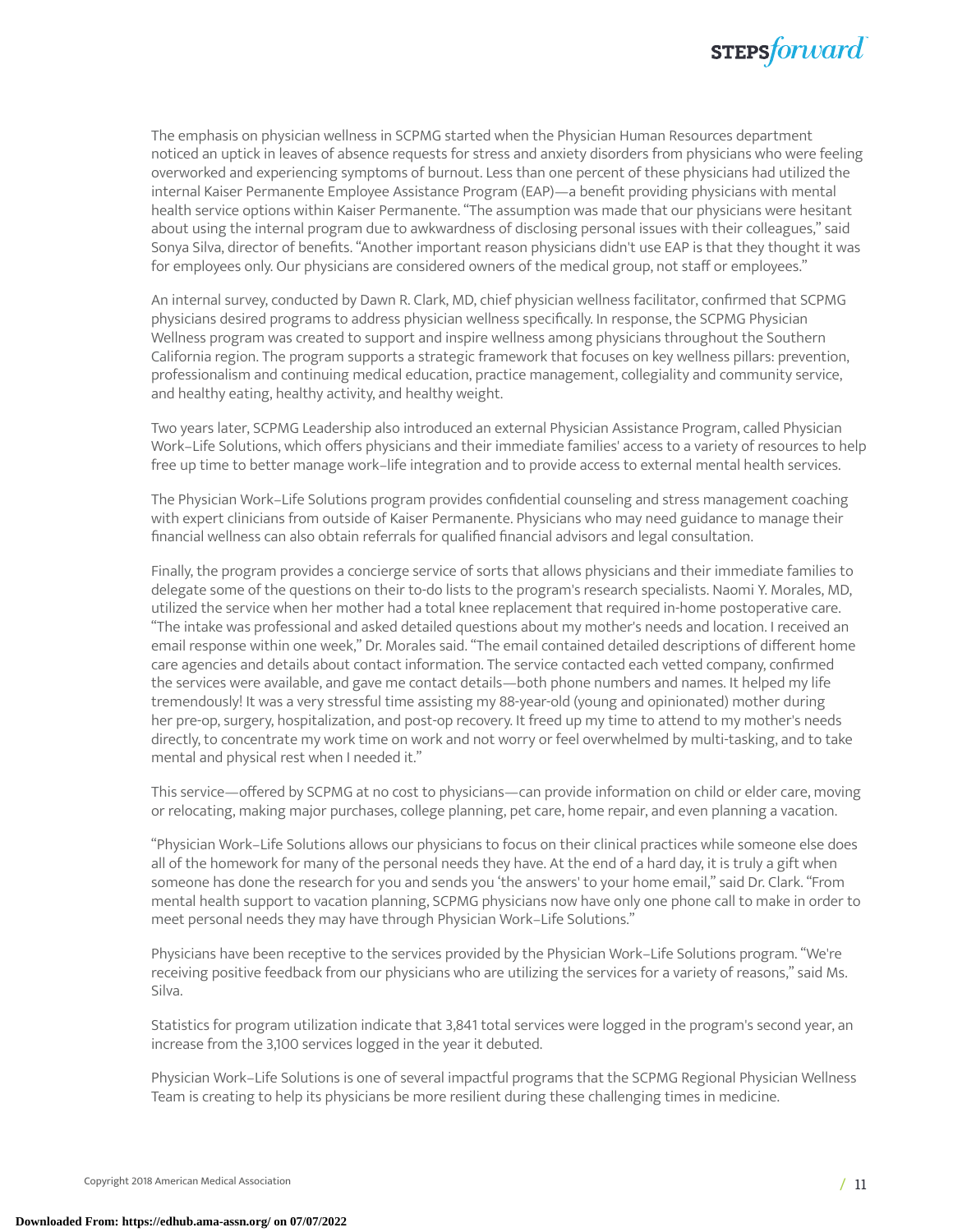

### 3

### Physician Well-Being Case Report: Wright State University Boonshoft School of Medicine

Moving from undergraduate studies to medical school can be a stressful transition for many future physicians. Compounding this stress, medical students may lose touch with their enthusiasm for patient care and their calling to the medical profession when exposed to the perspective of fatigued residents and physicians during clinical rotations.

Enter The Healer's Art. Developed in 1991 by Rachel Naomi Remen, MD, clinical professor of Family and Community Medicine at UCSF School of Medicine, The Healer's Art is a curriculum for medical students that focuses on strengthening students' personal values, calling, and service intention. It uses tested principles of adult education, contemplative studies, psychology, formation education, poetry, art, and personal narrative to increase awareness of personal values, increase resilience, and foster professionalism among medical students. Consisting of five three-hour sessions led by trained faculty, The Healer's Art offers students an opportunity to explore the human dimensions in medicine that often receive insufficient consideration in medical training.

In The Healer's Art, small group discussion, meditation, and storytelling help students develop relationshipbuilding skills—like comfort with loss, deep listening, and being present in the moment—that help them better understand and communicate with patients and colleagues. Students also learn effective self-care practices that can build their resilience to stress during training and practice. The Healer's Art is now taught at more than 70 medical schools in the US and across the world, and more than 18,000 students have completed the course to date.

At Wright State University Boonshoft School of Medicine, The Healer's Art was first offered in 2004. In the ensuing years, student demand for the course increased, such that today, 80 of the 100 first-year students elect to participate in the course.

Dean X. Parmalee, MD, professor of Psychiatry and Pediatrics and associate dean of Medical Education at Boonshoft, was one of the first faculty members to teach The Healer's Art at the medical school. According to Parmalee, students often find the course is valuable to their personal growth experience during the first year of medical school. "Many students have experienced losses and disappointments by the time they reach age 20. The course provides an opportunity to share these experiences with others and to see that their peers are going through some of the same struggles."

Parmalee described an encounter that a student reported after participating in The Healer's Art. "The student was part of the team caring for a teenage woman who underwent an emergency C-section after which the infant could not be resuscitated. Later, the student was alone with the woman when the baby's father entered the room. He began to cry. Rather than leaving the room out of discomfort, the student held hands with the couple, a silent witness to their grief. The student later told Parmalee, 'Because of The Healer's Art, it seemed like the right thing to do.'"

Meaghan Ebetino, MD, a family physician in Dayton, Ohio, was first exposed to The Healer's Art in 2009 when she was a first-year medical student at Boonshoft School of Medicine. What she most appreciated about the course as a student was the supportive relationships that developed among the students in her small group and the accessibility of the faculty member as a mentor. "We got to know each other better because of the course and developed a sense of solidarity and a support system. It would have been a much tougher year without the course."

Today, as a faculty member for The Healer's Art, Ebetino values the opportunity that the course offers to process difficult experiences. "Medical students and physicians tend to think they need to figure things out on their own, but clinical practice can be a lot to process. The Healer's Art helps us learn to step back and appreciate the experiences we have with patients."

Thaddene O. Triplett, MD, a pediatrician in private practice in a small town outside of Dayton, has been a volunteer faculty member for The Healer's Art Boonshoft for nine years. "For the students, the course helps answer the question: what is medicine and what's it all about? It allows them to think about and remember why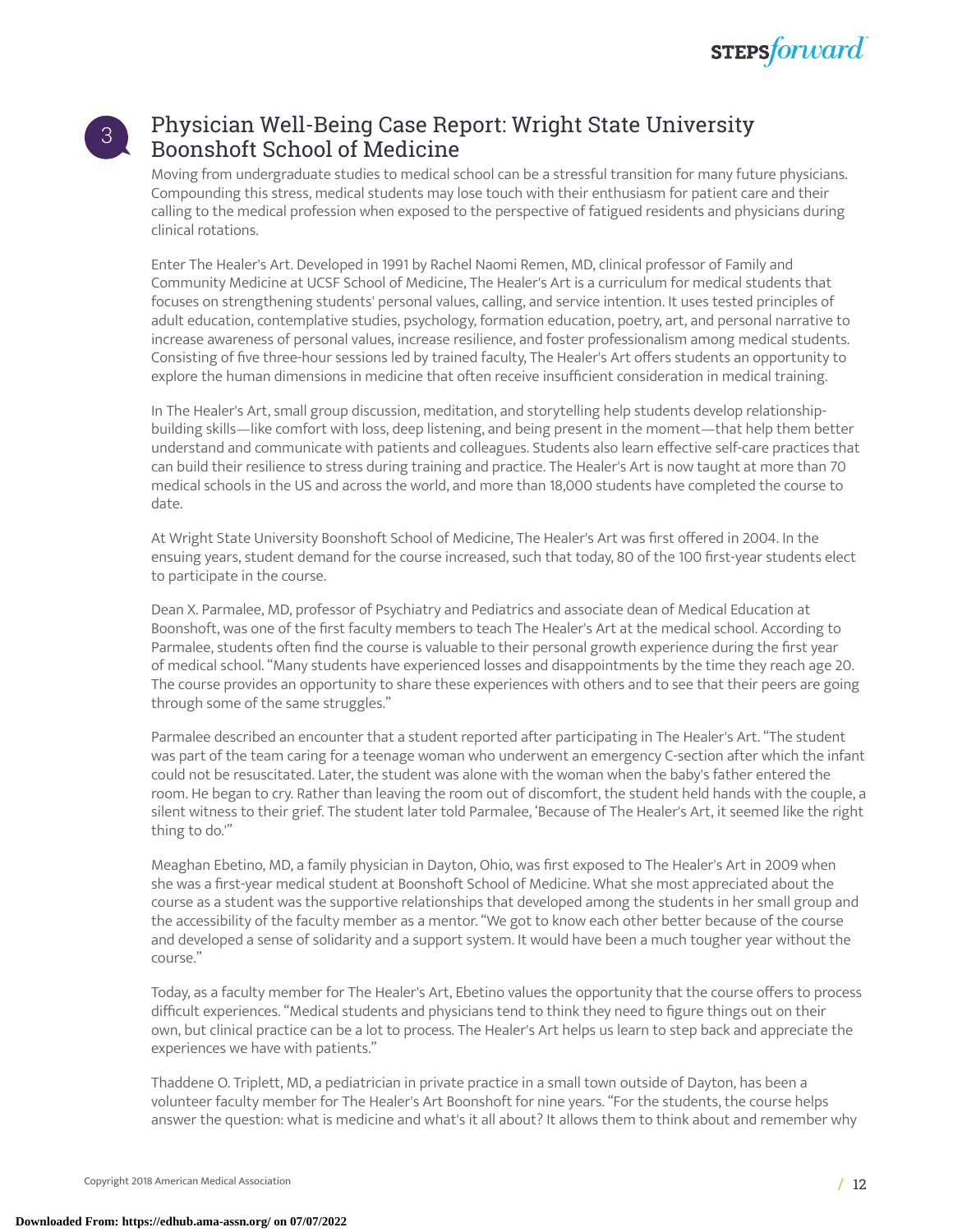

they are entering medicine." She believes that the curriculum provides students with the confidence they need to handle the clinical situations they will encounter and a network of support when they need help.

Triplett looks forward to leading The Healer's Art course each winter—despite the time commitment amidst a busy schedule. "I'm proud to be a part of the course. I continue because it has great value for students. It is such important work."

Shilpa Darivemula, now a third-year medical student, learned about The Healer's Art at a conference during her first year at Albany Medical College. Other students at the meeting voiced positive appraisals of the curriculum and especially appreciated the opportunity to discuss difficult topics with peers. Darivemula gathered information about the program and requested a meeting with the dean of her medical school. Although the dean was supportive of the idea, it took several months to identify the needed funds for training faculty members. A year ago, the medical school began offering The Healer's Art, and Darivemula was among the first students to participate.

According to Evangeline Andarsio, MD, clinical associate professor of Obstetrics and Gynecology at Boonshoft School of Medicine and director of the National Healer's Art Program, the curriculum has been so successful among students, program leadership is now developing a pilot curriculum for residents.

### Physician Well-Being Case Report: Collaborative for Healing and Renewal in Medicine (CHARM)

The [Collaborative](http://www.im.org/p/cm/ld/fid=1403) for Healing and Renewal in Medicine (CHARM) was recently formed by medical educators, researchers, and leaders at academic medical centers to collect and disseminate best practices in wellness initiatives for medical students and residents. The group received grant support from the Alliance for Academic Internal Medicine in January 2016 to create and disseminate products that would enable faculty members to champion wellness programs at their institutions. The ultimate goal of these initiatives is increasing the resilience of medical students and residents to the stresses inherent in clinical training.

CHARM is currently working on developing a variety of materials including training modules, an annotated bibliography of best practices for residency wellness programs, and several manuscripts for publication. The materials will be freely available and will include tips for interested faculty on how to approach leaders and obtain their buy-in for committing the necessary resources for wellness programs.

The two co-chairs of CHARM have championed wellness initiatives at their own institutions for many years. Hasan Bazari, MD, nephrologist, internist, and past director of the Internal Medicine residency program at Massachusetts General Hospital in Boston, has offered "Reflection Sessions" to residents in Internal Medicine for more than eight years. In these sessions, residents dedicate time to reading a poem and reflecting on its themes and the application to their lives and clinical experiences.

The sessions are integrated into the curriculum for trainees in all three years of the residency program. Interns participate in a two-hour session as part of their orientation in the first month of training. During the remainder of the year, they participate in three one-hour sessions, which are scheduled during their ambulatory rotations. Interns also participate in a one-hour session during a retreat held at the mid-point of the year. Second- and third-year residents attend sessions together, participating in a total of three one-hour sessions each year, also held during ambulatory rotations.

According to Dr. Bazari, the meetings provide "an element of consistency through the three years, while in a chaotic environment in which there are a lot of moving parts." He notes that the group forms a circle of trust, within which seniority falls away as the participants discuss various topics. Death and suffering are common themes, about which the trainees express intense emotions. Sessions also include moments of silence for quiet contemplation. Although it is difficult to measure the impact of the sessions quantitatively, Dr. Bazari has observed the enthusiastic engagement of the trainees during the sessions and believes that they find the discussions to be interesting and helpful. When burnout rates were measured with the Maslach Burnout Inventory in previous years, there was a diminution of burnout over time, though it did not reach statistical significance. The organization plans to continue to measure and compare burnout rates in future years.

4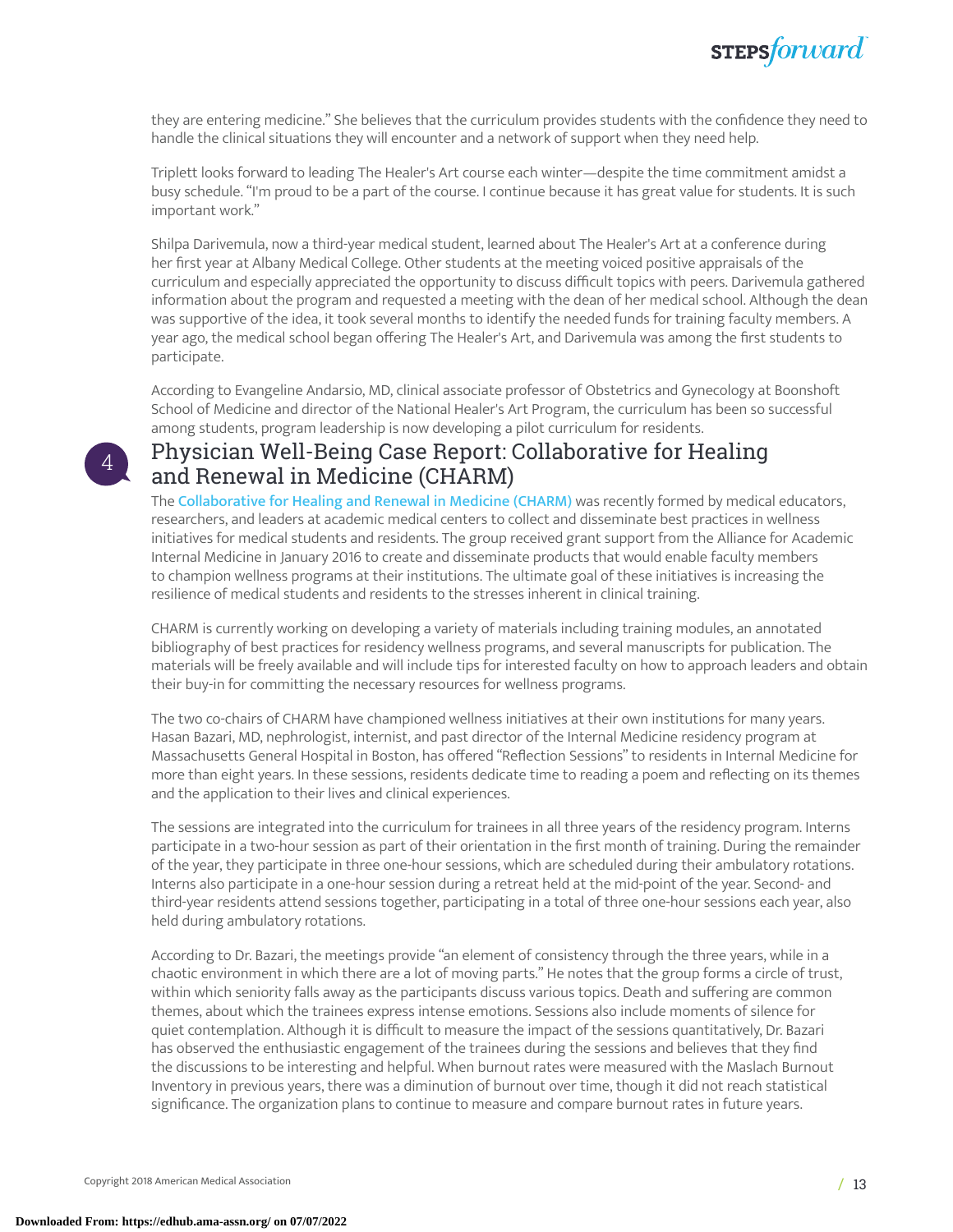

Jonathan A. Ripp, MD, associate professor of Medicine at the Icahn School of Medicine at Mount Sinai in New York, has also championed a wellness program for residents in Internal Medicine. Like the initiative in Boston, the program is offered during ambulatory rotations during each of the three years of training. However, the program at Mount Sinai differs in its composition. During the first year of residency, interns receive five hours of mindfulness training from experts in the field. During the second and third years, residents participate in facilitated discussions focused on a published essay, such as those appearing in *JAMA*'s A Piece of My Mind or in *The New England Journal of Medicine*'s Perspective section.

The elements of the wellness program were specifically selected, according to Dr. Ripp, because mindfulness practice and facilitated discussion have an evidence base demonstrating effectiveness in reducing burnout. Topics at the facilitated discussions include handling death and dying, participating in resuscitations, dealing with difficult patient situations, and managing work-home balance. Dr. Ripp has strongly advocated for inclusion of the sessions as part of required training. "It's important that the program is integrated into the existing trainee curriculum schedule, not added on as an extra requirement." Dr. Ripp notes the difficulty in conducting research on the effectiveness of any interventions to reduce burnout among trainees. "It is challenging to show that any one intervention has an impact. Instead, we must look at the general trend." He will be assessing pre-and postprogram outcomes and will be reporting the results back to his CHARM colleagues.

By championing wellness programs within their own institutions and collaborating with others across the country to identify and spread best practices, Drs. Bazari and Ripp hope to make effective wellness initiatives more widely available. Through greater availability, they hope to foster increased resilience to stress among physicians in training.

#### **Learning Objectives**

- 1. Define resiliency in the practice of medicine
- 2. Explain how improving resiliency benefits you and your practice
- 3. Describe action steps, tools and resources to increase resiliency

# Article Information

### AMA CME [Accreditation](https://edhub.ama-assn.org/pages/ama-cme) Information

**Credit Designation Statement:** The American Medical Association designates this enduring material activity for a maximum of .50 *AMA PRA Category 1 Credit*™. Physicians should claim only the credit commensurate with the extent of their participation in the activity.

**Target Audience:** This activity is designed to meet the educational needs of practicing physicians, practice administrators, and allied health professionals.

\***Disclaimers:** Individuals below who are marked with an asterisk contributed towards Version 1 of this learning activity.

**Statement of Competency:** This activity is designed to address the following ABMS/ACGME competencies: practicebased learning and improvement, interpersonal and communications skills, professionalism, systems-based practice, interdisciplinary teamwork, quality improvement and informatics.

#### **Planning Committee:**

**Christine A. Sinsky, MD, FACP,** Vice President, Professional Satisfaction, American Medical Association\*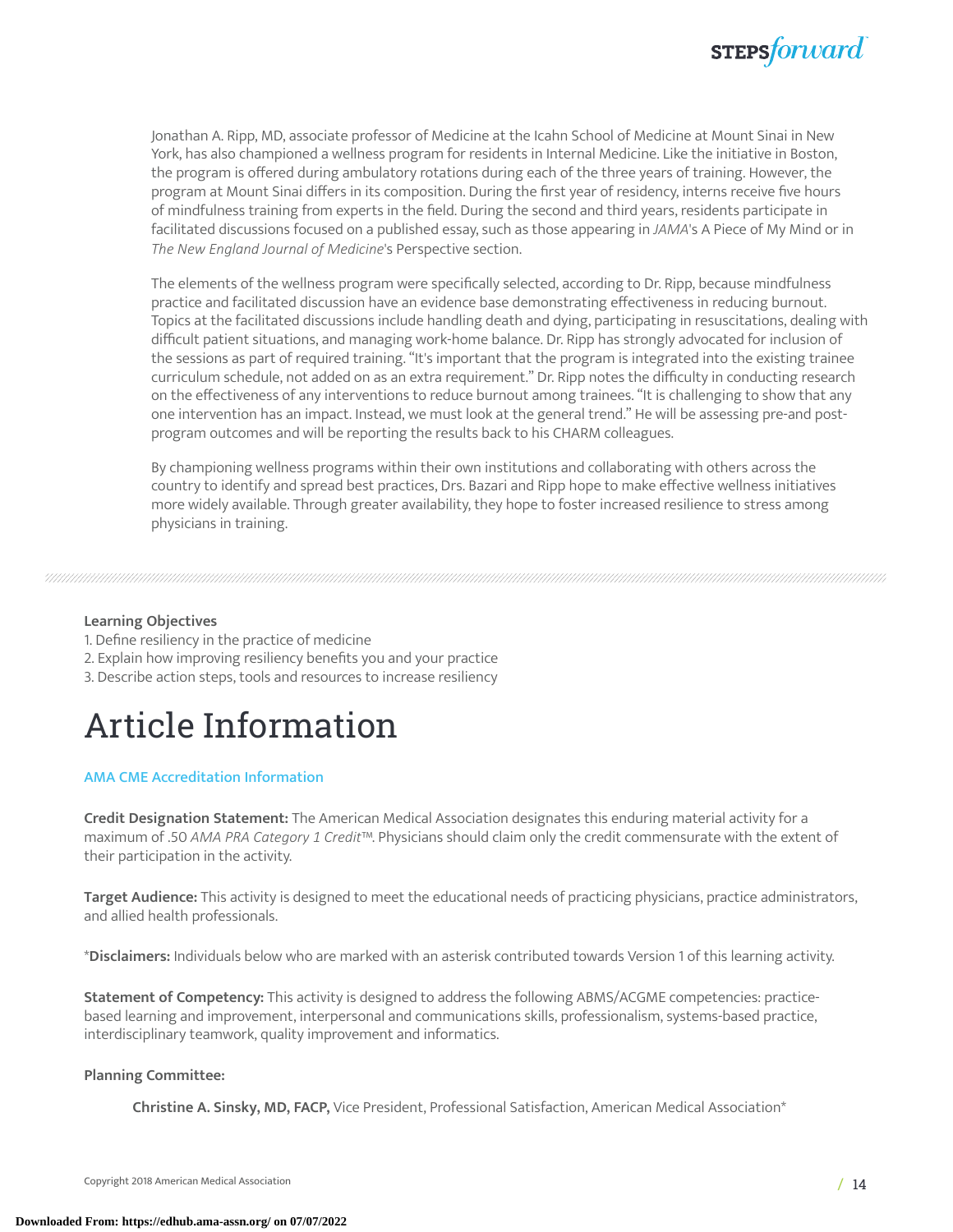

**Marie Brown, MD, MACP,** Senior Physician Advisor, Professional Satisfaction and Practice Sustainability, American Medical Association & Associate Professor, Rush Medical College, Rush University Medical Center

**Renee DuBois, MPH,** Senior Practice Transformation Advisor, Professional Satisfaction and Practice Sustainability, American Medical Association

**Brittany Thele, MS,** Program Administrator, Professional Satisfaction and Practice Sustainability, American Medical Association

**Ashley C. Cummings, MBA, CRCR,** CME Program Committee, American Medical Association

**Rita LePard,** CME Program Committee, American Medical Association\*

**Ellie Rajcevich, MPA,** Practice Development Advisor, Professional Satisfaction and Practice Sustainability, American Medical Association\*

**Sam Reynolds, MBA,** Director, Professional Satisfaction and Practice Sustainability, American Medical Association\* **Krystal White, MBA,** Program Administrator, Professional Satisfaction and Practice Sustainability, American Medical Association\*

**Content Reviewers:**

**J. James Rohack, MD, FACC, FACP,** Senior Advisor and former President, American Medical Association **Renee DuBois, MPH,** Senior Practice Transformation Advisor, Professional Satisfaction and Practice Sustainability, American Medical Association

**Brittany Thele, MS,** Program Administrator, Professional Satisfaction and Practice Sustainability, American Medical Association

**Claudia Finkelstein, MDCM**, Director of Faculty Wellness Programs, University of Washington School of Medicine\* **Kathi J. Kemper, MD, MPH**, Professor of Pediatrics and Director of the Center for Integrative Health and Wellness, The Ohio State University\*

**Ellie Rajcevich, MPA**, Practice Development Advisor, Professional Satisfaction and Practice Sustainability, American Medical Association\*

**Sam Reynolds, MBA**, Director, Professional Satisfaction and Practice Sustainability, American Medical Association\*

**About the AMA Professional Satisfaction and Practice Sustainability Group:** The AMA Professional Satisfaction and Practice Sustainability group has been tasked with developing and promoting innovative strategies that create sustainable practices. Leveraging findings from the 2013 AMA/RAND Health study, "Factors affecting physician professional satisfaction and their implications for patient care, health systems and health policy," and other research sources, the group developed a series of practice transformation strategies. Each has the potential to reduce or eliminate inefficiency in broader officebased physician practices and improve health outcomes, increase operational productivity and reduce health care costs.

**ABMS MOC Statement:** Through the American Board of Medical Specialties ("ABMS") ongoing commitment to increase access to practice relevant Maintenance of Certification ("MOC") Activities, this activity has met the requirements as an **MOC Part II CME Activity.** Please review the *ABMS* Continuing [Certification](https://www.continuingcertification.org/activity-search/?search_moc=American+Medical+Association) Directory to see what ABMS Member Boards have accepted this activity.

**Renewal Date:** February 22, 2016; May 23, 2019

### Disclosure Statement:

Unless noted, all individuals in control of content reported no relevant financial relationships.

### References

- 1. West, C.P., Huschka, M.M., Novotny, P.J., Sloan, J.A., Kolars, J.C., Habermann, T.M., & Shanafelt, T.D. (2006). Association of perceived medical errors with resident distress and empathy: A prospective longitudinal study. JAMA, **296**(9), 1071–1078. doi: <10.1001/jama.296.9.1071>
- 2. Lee, Y.K., Lee, C.C., Chen, C.C., Wong, C.H., & Su, Y.C. (2013). High risk of 'failure' among emergency physicians compared with other specialists: a nationwide cohort study. Emergency Medicine Journal, **30**(8), 620–622. doi: [10.1136/](10.1136/emermed-2012-20144) [emermed-2012-20144](10.1136/emermed-2012-20144)

Copyright 2018 American Medical Association / 15